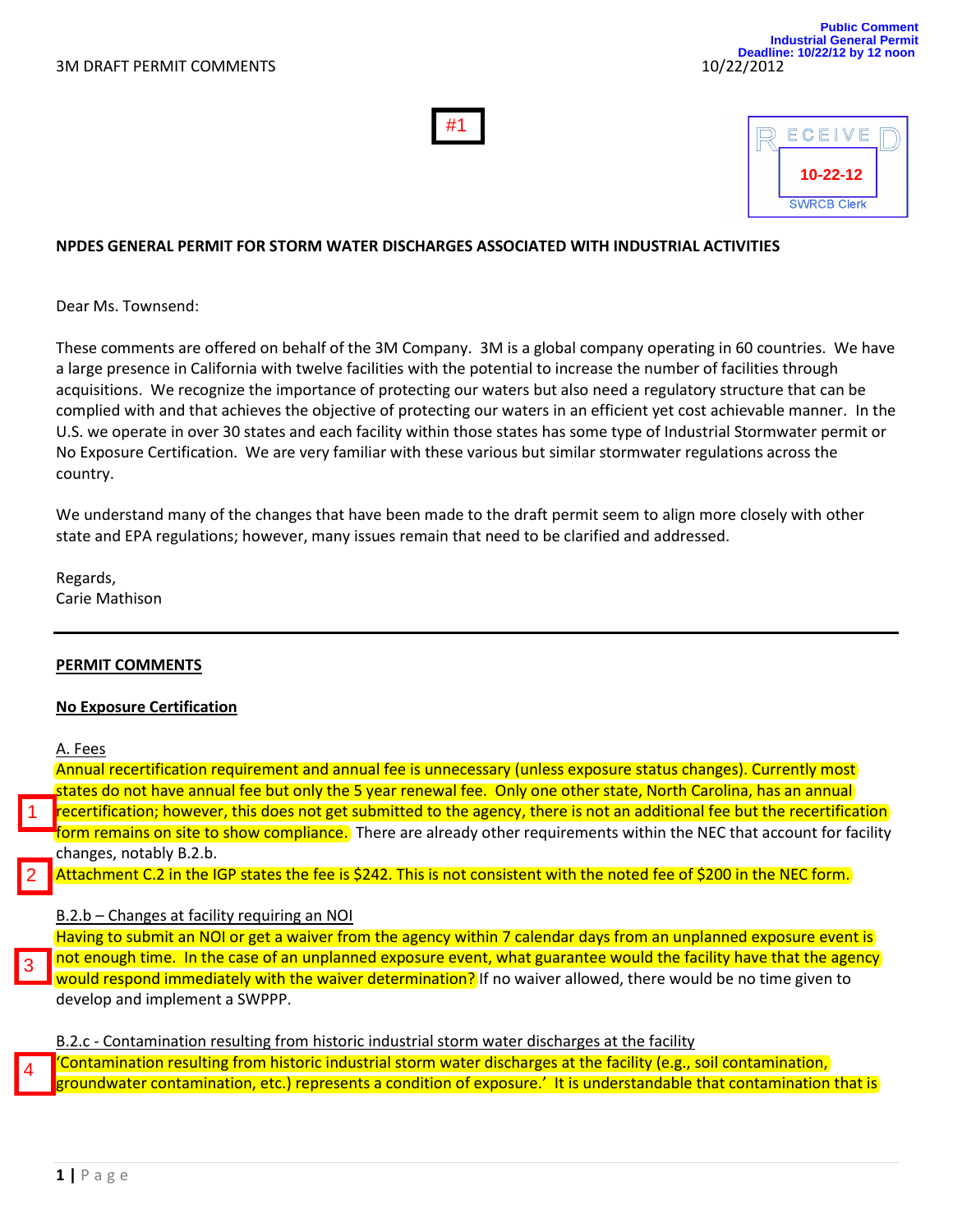#### 3M DRAFT PERMIT COMMENTS 10/22/2012

still on site would be considered exposed; however, contamination removed through remediation activities should not be included. This should be clearly stated.

### B.4.d. Adequately maintained vehicles.

The NEC states '... vehicles that have been washed or rinsed that are not completely dry prior to outside exposure will cause a condition of exposure.' It is unclear why a clean vehicle would cause a condition of exposure. If the issue is with a vehicle being washed with soap and the potential that the soap is not completely rinsed off then the condition should clearly state 'soap free'. 5

B.4.D. - D. NEC CHECKLIST

The 'NEC Checklist must be prepared by a QISP II or III demonstrating that the facility has been evaluated…' How is this to be done when the training and certification of QISP's will not be up and running prior to the NEC/Permit issuance? 6

## **General Permit Conditions**

## Implementation Timeline and Actions

We understand that the permit effective date is July 1, 2013. It is unclear what the obligations for permittees are during this transition. The draft permit currently states that existing dischargers must submit NOI's, PRD's SWPPP'S, etc. by July 1, 2013.

Section II. D.3 'Existing Dischargers shall implement necessary revisions to the SWPPP and Monitoring Program in accordance with Sections X and XI no later than the July 1, 2013. Dischargers may either continue to implement the existing SWPPP in compliance with State Water Board Order No. 97-03-DWQ until June 30, 2013, or may implement a SWPPP revised in accordance with Section X prior to July 1, 2013."

This language is different when compared with Section II. G.1, which states the permittee, has until July 1, 2014 to certify the SWPPP; "Annual Monitoring Reports or 7 days prior to commencement of industrial activities, whichever comes last…'. This needs to be clearly stated in the final permit.

## NAL Applicability First Year

The permit doesn't specifically state when NAL's become applicable and that NAL exceedances do not apply until July 1, 2014. This information has been communicated through agency community outreach events. This needs to be clearly stated in the final permit.

## II.H. Training

7

8

9

3M agrees that the training of personnel responsible for managing stormwater is a very important aspect of compliance with the industrial permit; however, we feel this needs to be greatly simplified and not have training through a mandated state qualified organization. According to information provided during the state sponsored Webex on September 5, 2012, approved training programs will not up and running prior to the permit issuance. This is a major concern because only a level II QISP can submit the NEC. How are we to submit this form if we don't have a qualified

# person according to the state definition?

EPA and most other states require that a qualified person perform various stormwater related activities. The definition of a qualified person is someone responsible for implementing activities necessary to meet the conditions of this permit. 3M feels the time and costs associated with the training requirements are not reflected accurately in the 'Analysis of Compliance Costs for the IGP 72012'. With staff changes over a period of 5 years and assigning back-up roles and responsibilities, these would not be considered one-time fees.

Other consideration should be on-line training. This would reduce travel costs.

## Inspections

Table 2 NSWDs Visual Observations